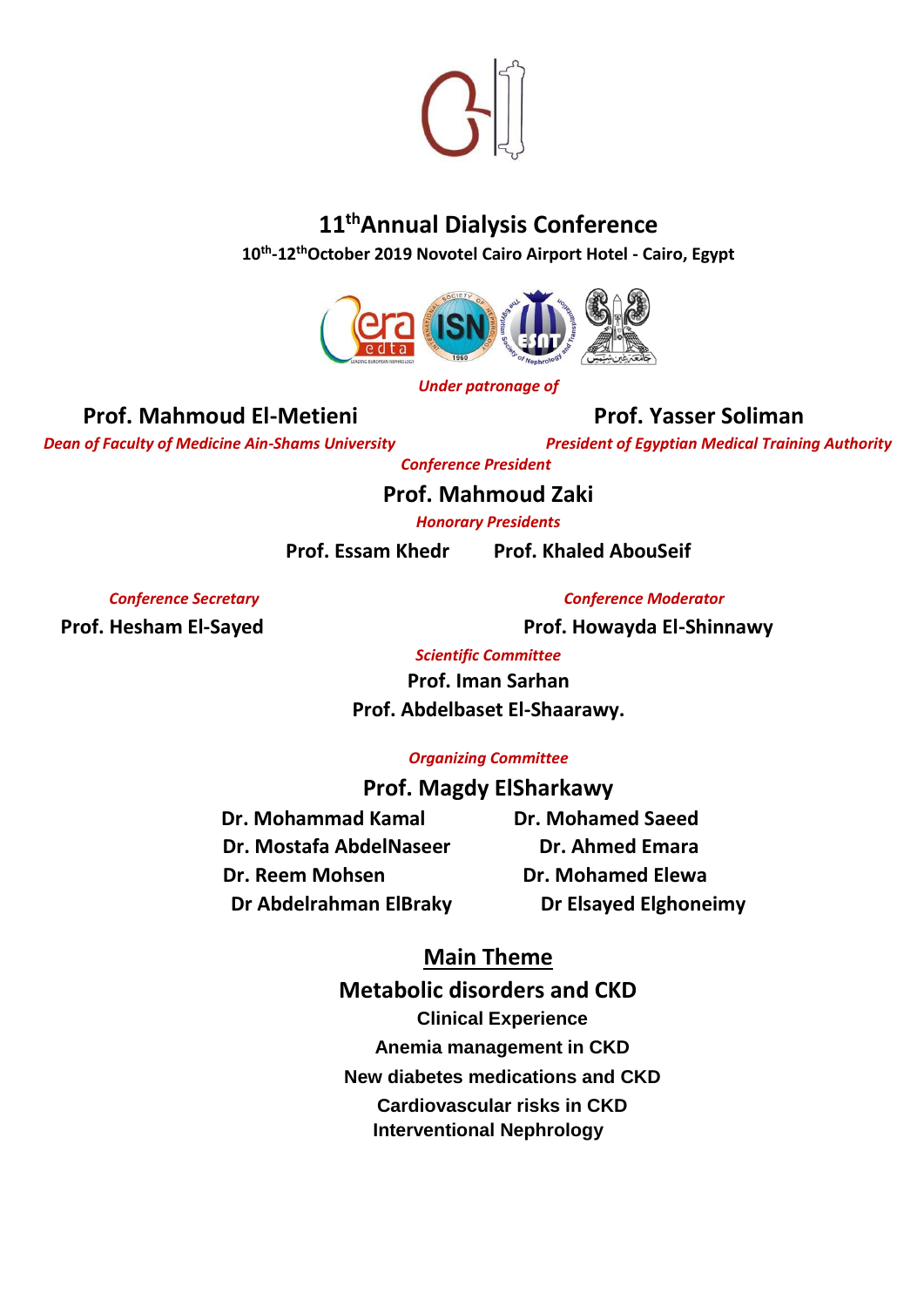# **Scientific Program**

| Day 1 (Thursday, 10 <sup>th</sup> October 2019) |                                                                                                          |                                                                                                                                                  |  |  |
|-------------------------------------------------|----------------------------------------------------------------------------------------------------------|--------------------------------------------------------------------------------------------------------------------------------------------------|--|--|
| <b>Time</b>                                     | <b>Session&amp; Lecture</b>                                                                              | <b>Chairpersons &amp; Speakers A-Z</b>                                                                                                           |  |  |
| 08:00-09:00                                     | <b>Registration</b>                                                                                      |                                                                                                                                                  |  |  |
| Start at 9:00                                   | <b>Opening Ceremony:</b><br>Honoring;<br><b>Prof. Meguid Nahas</b><br>&<br><b>Prof. Khaled Abou Seif</b> | Prof. Mahmoud El-Metieny<br>Prof. Yasser Soliman<br>Prof. Mahmoud Zaki<br>Prof. Sabry Goher<br>Prof. Howayda ElShinnawy<br>Prof. Hesham El Sayed |  |  |
| 09:00-11:15                                     | <b>Session 1</b>                                                                                         | Prof. Hussein Sheishaa<br>Prof. Gamal Mady<br>Prof. Hesham El Sayed<br>Prof. Yasser Soliman                                                      |  |  |
| 09:00-09:15                                     | Opening                                                                                                  | Prof. Mahmoud ElMetieny                                                                                                                          |  |  |
| 09:15-09:25                                     | <b>Study Presentation</b>                                                                                | Dr Ali M Shendi                                                                                                                                  |  |  |
| 09:25-09:45                                     | The Future of Medical Training in Egypt                                                                  | Prof. Yasser Soliman                                                                                                                             |  |  |
| 09:45 -10:05                                    | Uric Acid and CKD                                                                                        | Prof. Tarek ElTantawy                                                                                                                            |  |  |
| 10:05-10:25                                     | Dialysis in Critically Ill Patients with AKI                                                             | Prof. Gamal Mady                                                                                                                                 |  |  |
| 10:25-10:45                                     | Causes of CKD in Egypt and Worldwide                                                                     | Prof. Adel Afifi                                                                                                                                 |  |  |
| 10:45-11:05                                     | Major Complications in HD                                                                                | Dr. Mohamed AbdElGawad                                                                                                                           |  |  |
| 11:15-11:55                                     | <b>Coffee Break</b>                                                                                      |                                                                                                                                                  |  |  |
| 12:00-13:40                                     | <b>Session 2</b>                                                                                         | Prof. Iman Sarhan<br>Prof. Saed Abdelwahab<br>Prof. Hesham Abo Elil<br>Prof. Yasser Hindy<br>Prof. Tarek Fayad                                   |  |  |
| 12:00-12:20                                     | <b>Case Presentation</b>                                                                                 | Prof. Ayman El Sebaei                                                                                                                            |  |  |
| 12:20-12:40                                     | PPIs and CKD Updates                                                                                     | Prof. Tarek Hussein                                                                                                                              |  |  |
| 12:40-13:00                                     | Probiotics in HD                                                                                         | Prof. Iman Sarhan                                                                                                                                |  |  |
| 13:00-13:20                                     | Dialysis Initiation                                                                                      | Prof. Ali Taha                                                                                                                                   |  |  |
| 13:20-13:40                                     | Vit D Dilemma                                                                                            | Prof. Hayam Elaggan                                                                                                                              |  |  |
| 13:40-14:00                                     | 1 <sup>st</sup> Industrial Symposium Novartis                                                            | <b>Prof. Mohamed Reda</b>                                                                                                                        |  |  |
| 14:00-15:00                                     | Lunch                                                                                                    |                                                                                                                                                  |  |  |
| 15:00-16:40                                     | <b>Session 3</b>                                                                                         | Prof. Ahmed Rabea<br>Prof. Metwally Al-Shahawy<br>Prof. Salem El-Deeb<br>Prof. Mostafa Noshi                                                     |  |  |
| 15:00-15:20                                     | A Rare Cause of CKD: Lipoprotein Glomerulopathy                                                          | Prof. Yasser Hindy                                                                                                                               |  |  |
| 15:20-15:40                                     | TMA and CKD                                                                                              | Prof. Mai Hasaballa                                                                                                                              |  |  |
| 15:40-16:00                                     | Palliative Nephrology: Time for New Insights.                                                            | Prof. Khaled AbouSeif                                                                                                                            |  |  |
| 16:00-16:20                                     | <b>Malnutrition in HD Patients</b>                                                                       | Prof. Osama Mahmoud                                                                                                                              |  |  |
| 16:20-16:40                                     | Volume Overload Control in Pediatric HD Patients                                                         | Prof. Ihab Elhakeem                                                                                                                              |  |  |
| 16:45-18:45                                     | <b>Session 4</b>                                                                                         | Prof. Hayam El-Aggan<br>Prof. Kamal Okasha<br>Prof. Waleed Masoud<br>Prof. Mohamed AbdElBary<br>Prof. Saeed Khamees                              |  |  |
| 16:45-17:05                                     | Plasma-exchange in Nephrology                                                                            | Prof. Yasser Hindy                                                                                                                               |  |  |
| 17:05-17:25                                     | Evidence vs Dogma: Changing Phosphorus Targets                                                           | Prof. Mohamed NasrAllah                                                                                                                          |  |  |
| 17:25-17:45                                     | Bioimpedance Role in HD                                                                                  | Dr Noha Alkholy                                                                                                                                  |  |  |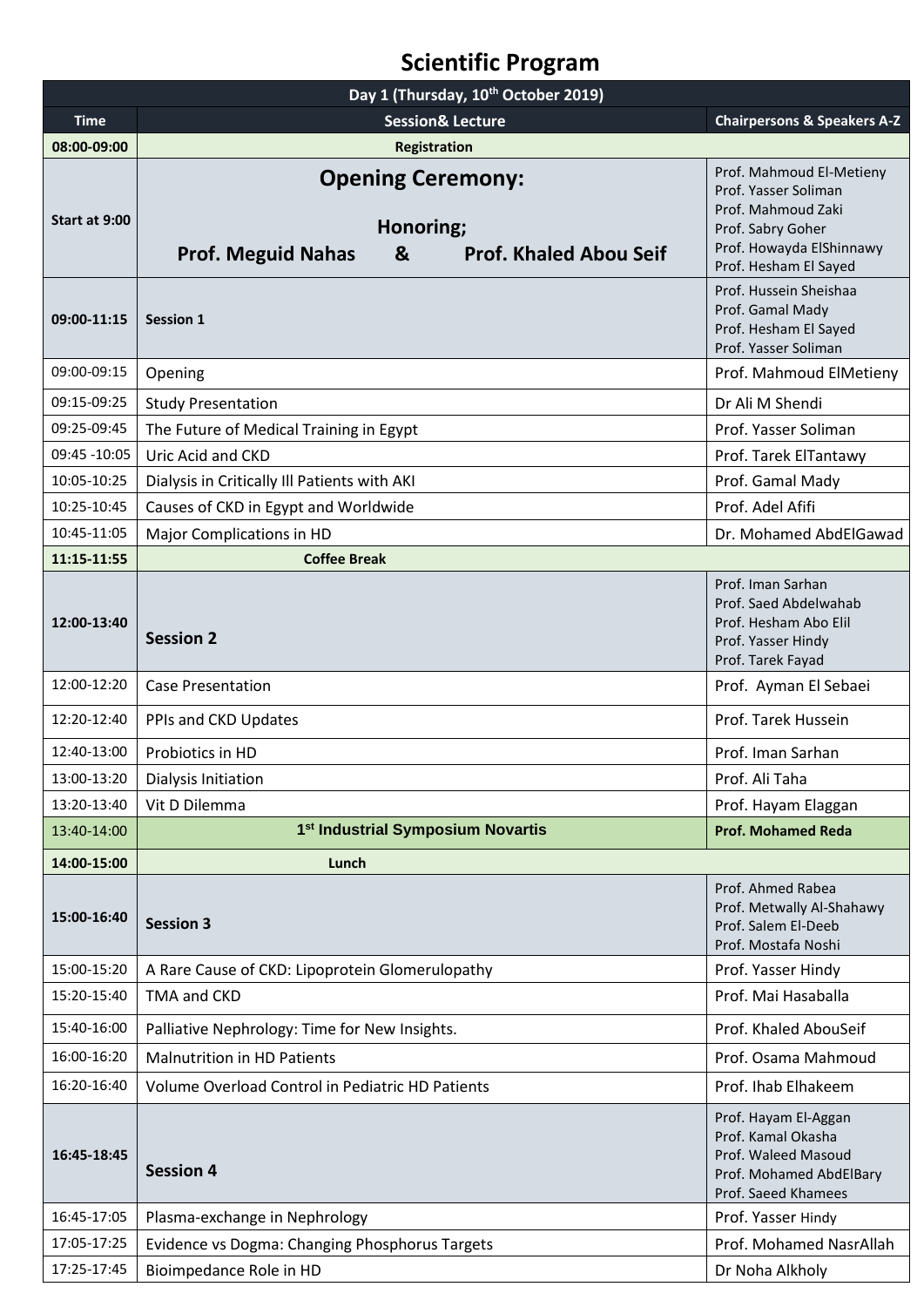| 17:45-18:05 | The New Insurance Law and Our Patients                      | Dr Mohamed Kamal              |
|-------------|-------------------------------------------------------------|-------------------------------|
| 18:05-18:25 | Updates in HD                                               | Prof. Hussein Sheishaa        |
| 18:25-18:45 | Post-Parathyroidectomy Hypocalcemia Risk Factors Identified | Prof. Osama El-Shahat         |
| 18:45-19:05 | 2 <sup>nd</sup> Industrial Symposium Astra                  | <b>Prof. Magdy ElSharkawy</b> |
|             |                                                             |                               |
| 19:05-19:25 | 3 <sup>rd</sup> Industrial Symposium Amgen                  | <b>Prof. Hesham El Sayed</b>  |
| 19:25-19:45 |                                                             | <b>Prof. Waleed Anwar</b>     |

| Day 2 (Friday, 11 <sup>th</sup> October 2019) |                                                                      |                                                                                                                                     |  |  |
|-----------------------------------------------|----------------------------------------------------------------------|-------------------------------------------------------------------------------------------------------------------------------------|--|--|
| <b>Time</b>                                   | <b>Session &amp; Lecture</b>                                         | <b>Chairpersons &amp; Speakers</b>                                                                                                  |  |  |
| 09:00-11:00                                   | <b>Session 5</b>                                                     | Prof. Sabry Gohar<br>Prof. Nagy Abdelhady<br>Prof. Ragaa Ramadan<br>Prof. Ezzat Mostafa<br>Prof. Salah Naga<br>Prof. Ashraf ElSaeed |  |  |
| 09:00-09:10                                   | <b>Study Presentation</b>                                            | Dr Ahmed raafat                                                                                                                     |  |  |
| 09:10-09:30                                   | Standard vs New Biomarkers of Diabetic Nephropathy                   | Prof. Ayman El Refaie                                                                                                               |  |  |
| 09:30-09:50                                   | Pulmonary HTN in CKD                                                 | Prof. Kamal Okasha                                                                                                                  |  |  |
| 09:50-10:10                                   | Effects of Supplemented Very Low-Protein Diets, in Patients with CKD | Prof. Ahmed ElKorei                                                                                                                 |  |  |
| 10:10-10:30                                   | Onco-nephrology, an Emerging Perspective                             | Prof. Hala Al-Wakeel                                                                                                                |  |  |
| 10:30-10:50                                   | Approach to difficult vascular access                                | Prof. Bernard Canaud                                                                                                                |  |  |
| 10:50-11:10                                   | Challenging Real-life Cases: CKD-MBD                                 | Prof. Aber Haleem                                                                                                                   |  |  |
| 11:00-12:30                                   | <b>Coffee break &amp; Prayer</b>                                     |                                                                                                                                     |  |  |
| 12:30-14:30                                   | <b>Session 6</b>                                                     | Prof. Mostafa ElHasanien<br>Prof. Adel Bakr<br>Prof. Ali Taha<br>Prof. Ashraf Donia<br>Prof. Hayam Heiba                            |  |  |
| 12:30-12:50                                   | <b>Gut Microbiome and CKD</b>                                        | Dr Reem Mohsen                                                                                                                      |  |  |
| 12:50-13:10                                   | Diuretic Use in CKD                                                  | Prof. Tarek Fayad                                                                                                                   |  |  |
| 13:10-13:30                                   | Diabetes and HTN: What is the Link?                                  | Prof. Abbas Oraby                                                                                                                   |  |  |
| 13:30-13:50                                   | <b>New Diabetes Medications</b>                                      | Prof. Megahed Abou ElMagd                                                                                                           |  |  |
| 13:50-14:10                                   | Circadian Rhythm and Metabolic Disorders                             | Prof. Mesbah Kamel                                                                                                                  |  |  |
| 14:10-14:30                                   | <b>Study Presentation</b>                                            | Dr Fauad Attia                                                                                                                      |  |  |
| 14:30-14:50                                   | 5 <sup>th</sup> Sanofi Industrial Symposium                          | <b>Prof Hussein ElFishawy</b>                                                                                                       |  |  |
| 15:00-16:00                                   | Lunch                                                                |                                                                                                                                     |  |  |
| 16:00-17:40                                   | <b>Session 7</b>                                                     | Prof. Mahmoud Zaki<br>Prof. Maguid Nahas<br>Prof. Mamdouh Mahdy<br>Prof. Magdy ElSharkawy<br>Prof. Mohammad Sobh                    |  |  |
| 16:00-16:20                                   | CKD: What we Know & What we Should Know?                             | Prof. Osama ElMinshawy                                                                                                              |  |  |
| 16:20-16:40                                   | A Step from Adequate to Optimum HD                                   | Prof. Hesham ElSayed                                                                                                                |  |  |
| 16:40-17:00                                   | Middle Molecules, Fact or Fiction? HDx vs HDF                        | Prof. Ahmed Adam                                                                                                                    |  |  |
| 17:00-17:20                                   | 30 Years of research Career: The Harvest                             | Prof. Mohamed Sobh                                                                                                                  |  |  |
| 17:20-17:40                                   | My 50 Years as a Nephrologist                                        | Prof. Meguid ElNahas                                                                                                                |  |  |
| 17:40-18:20                                   | 6 <sup>th</sup> MSD Industrial Symposium                             | <b>Prof. Magdy ElSharkawy</b>                                                                                                       |  |  |
| 18:20-18:40                                   | 7 <sup>th</sup> Lilly Industrial Symposium                           | <b>Prof. Mohamed Reda</b>                                                                                                           |  |  |
|                                               | <b>Dinner</b>                                                        |                                                                                                                                     |  |  |